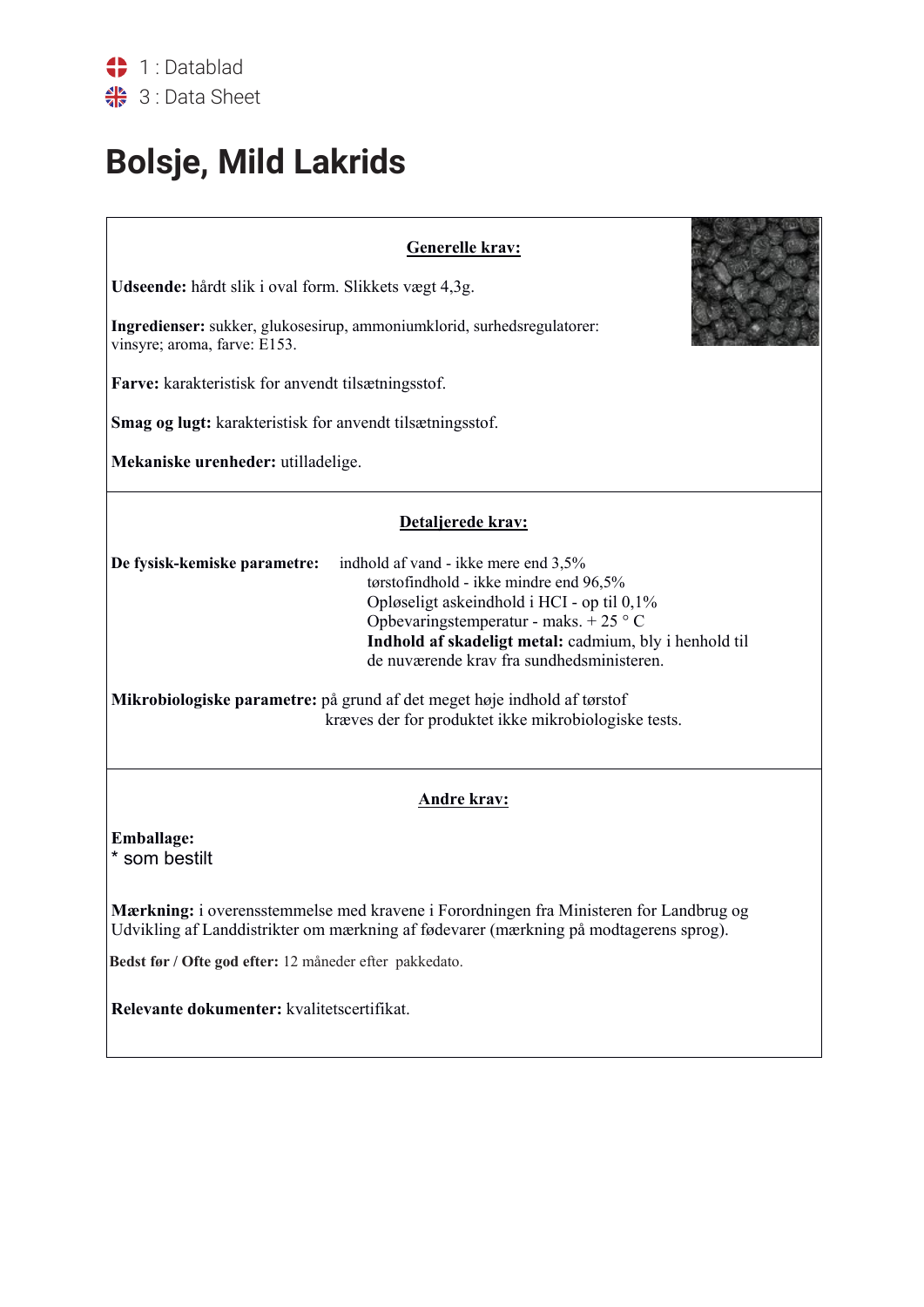|                                                                                                                                                                   | Næringsværdi:                     |                                               |              |                                           |    |               |  |
|-------------------------------------------------------------------------------------------------------------------------------------------------------------------|-----------------------------------|-----------------------------------------------|--------------|-------------------------------------------|----|---------------|--|
|                                                                                                                                                                   |                                   |                                               | 100 g        |                                           |    |               |  |
|                                                                                                                                                                   | Energiværdi                       | 1638 kJ / 391<br>kcal                         |              |                                           |    |               |  |
|                                                                                                                                                                   | Fedt<br>heraf mættet              | 0 g<br>0 g                                    |              |                                           |    |               |  |
|                                                                                                                                                                   | Kulhydrater<br>heraf sukker       | $96\:{\rm g}$<br>66 g                         |              |                                           |    |               |  |
|                                                                                                                                                                   | <b>Fibre</b>                      | $0\ \mathrm{g}$                               |              |                                           |    |               |  |
|                                                                                                                                                                   | Proteiner                         | 0 g                                           |              |                                           |    |               |  |
|                                                                                                                                                                   | <b>Salt</b>                       | 0 <sub>g</sub>                                |              |                                           |    |               |  |
|                                                                                                                                                                   | <b>Oplysninger om allergener:</b> |                                               |              |                                           |    |               |  |
| KOMPONENT allergifremkaldende                                                                                                                                     |                                   | Er til stede i<br>produktets<br>sammensætning |              | <b>Risikoen</b> for<br>krydskontaminering |    | <b>Bemærk</b> |  |
|                                                                                                                                                                   |                                   |                                               | ja           | nej                                       | ja | nej           |  |
| Korn, der indeholder gluten (dvs. hvede, rug, byg, havre, hvede, spelt, kamut eller deres hybridiserede stammer) og<br>produkter deraf, undtagelser ved Reg. MRiR |                                   |                                               | $\mathbf{x}$ | $\mathbf x$                               |    | Kan indeholde |  |
| Krebsdyr og produkter deraf                                                                                                                                       |                                   |                                               |              | $\mathbf x$                               |    |               |  |
| Æg og produkter deraf                                                                                                                                             |                                   |                                               | $\mathbf{x}$ |                                           |    |               |  |
| fisk og produkter deraf                                                                                                                                           |                                   |                                               | $\mathbf x$  |                                           |    |               |  |
| Jordnødder og produkter deraf                                                                                                                                     |                                   |                                               | $\mathbf{x}$ |                                           |    |               |  |
| Sojabønner og produkter deraf                                                                                                                                     |                                   |                                               | x            |                                           |    | Kan indeholde |  |
| Mælk og produkter deraf                                                                                                                                           |                                   |                                               | $\mathbf x$  | $\mathbf X$                               |    | Kan indeholde |  |
| Nødder, dvs. mandler, hasselnødder, valnødder, cashewnødder, pekannødder, paranødder, macadamianødder og<br>derivater ved undtagelser fra Reg. MRiRW              |                                   |                                               | $\mathbf x$  | $\mathbf X$                               |    | Kan indeholde |  |
| Selleri og produkter deraf                                                                                                                                        |                                   |                                               | $\mathbf{x}$ |                                           |    |               |  |

|                                            | Forberedt af:       | Kontrolleret af: | Godkendt af: |  |  |  |
|--------------------------------------------|---------------------|------------------|--------------|--|--|--|
| Navn og efternavn:                         | Karolina Kubilas    |                  |              |  |  |  |
| Funktion:                                  | Kvalitetsspecialist |                  |              |  |  |  |
| Underskrift:                               |                     |                  |              |  |  |  |
| Specifikation gyldig fra dagen: 27.08.2018 |                     |                  |              |  |  |  |

**Information GMO'er** Hvad angår Europa-Parlamentets og Rådets forordning 1829/2003 og 1830/2003 som ændret kræver et produkt ikke mærkning, som angiver, at det er produceret af GMO'er.

Sennep og produkter deraf x Sesamfrø og produkter deraf Svovldioxid og sulfitter i koncentrationer over 10 mg / kg eller 10 mg / liter udtrykt<br>som SO2 Svovldioxid og sulfitter i koncentrationer over 10 mg / kg eller 10 mg / liter udtrykt som SO2 x Lupin og produkter deraf x Bløddyr og produkter deraf xenter af andre større stofne af andre større større større større større større stø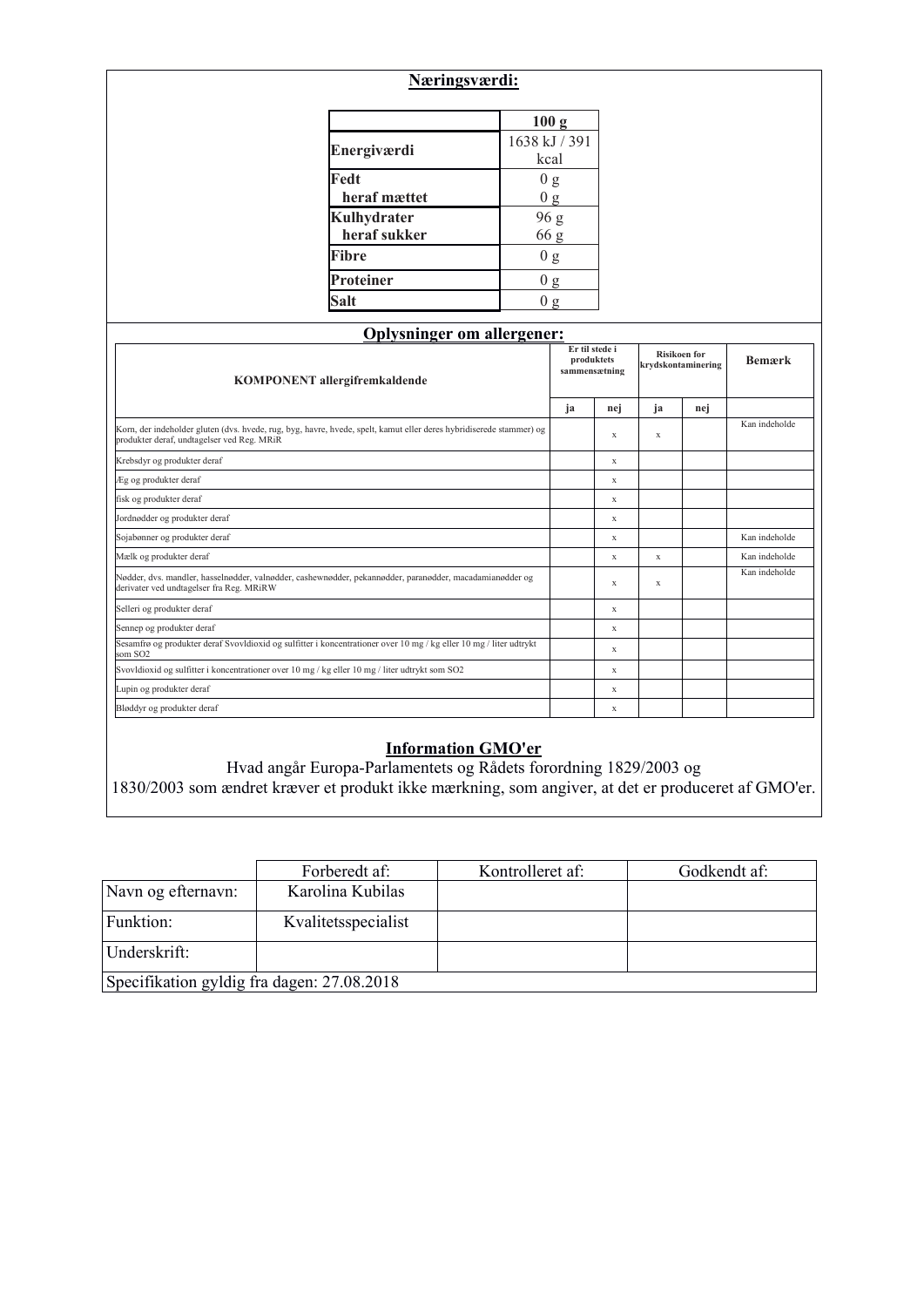## **Bonbon, Mild Liquorice**

| <b>General requirements:</b>                                                                                                                                                                                                                                                                                                                                                                                                                                        |  |  |  |  |  |
|---------------------------------------------------------------------------------------------------------------------------------------------------------------------------------------------------------------------------------------------------------------------------------------------------------------------------------------------------------------------------------------------------------------------------------------------------------------------|--|--|--|--|--|
| Appearance: hard candy in the shape of oval. Weight of candy 4,3g.                                                                                                                                                                                                                                                                                                                                                                                                  |  |  |  |  |  |
| Ingredients: sugar, glucose syrup, ammonium chloride, acidity regulators:<br>wine acid; aroma, colour: E153.                                                                                                                                                                                                                                                                                                                                                        |  |  |  |  |  |
| Colour: characteristic for used additive.                                                                                                                                                                                                                                                                                                                                                                                                                           |  |  |  |  |  |
| Taste and smell: characteristic for used additive.                                                                                                                                                                                                                                                                                                                                                                                                                  |  |  |  |  |  |
| Mechanical impurities: impermissible.                                                                                                                                                                                                                                                                                                                                                                                                                               |  |  |  |  |  |
| <b>Detailed requirements:</b>                                                                                                                                                                                                                                                                                                                                                                                                                                       |  |  |  |  |  |
| The physicochemical parameters:<br>content of water- no more than 3,5%<br>dry matter content- no less than 96,5%<br>The ash content of soluble in HCl- up to $0,1\%$<br>Storage temperature- max. $+25$ ° C<br>Harmful metals content: cadmium, lead, according to<br>the the current requirements of the Minister of Health.<br>Microbiological parameters: due to the very high content of dry matter,<br>for the product are not required microbiological tests. |  |  |  |  |  |
| Other requirements :                                                                                                                                                                                                                                                                                                                                                                                                                                                |  |  |  |  |  |
| Packaging:<br>* as ordered                                                                                                                                                                                                                                                                                                                                                                                                                                          |  |  |  |  |  |
| Labelling: in accordance with the requirements of the Regulation of the Minister of Agriculture<br>and Rural Developmenton food labeling (marking in the language required by the recipient).                                                                                                                                                                                                                                                                       |  |  |  |  |  |
| Best before: 12 months from package date.                                                                                                                                                                                                                                                                                                                                                                                                                           |  |  |  |  |  |
| Relevant documents: certificate of quality.                                                                                                                                                                                                                                                                                                                                                                                                                         |  |  |  |  |  |
|                                                                                                                                                                                                                                                                                                                                                                                                                                                                     |  |  |  |  |  |